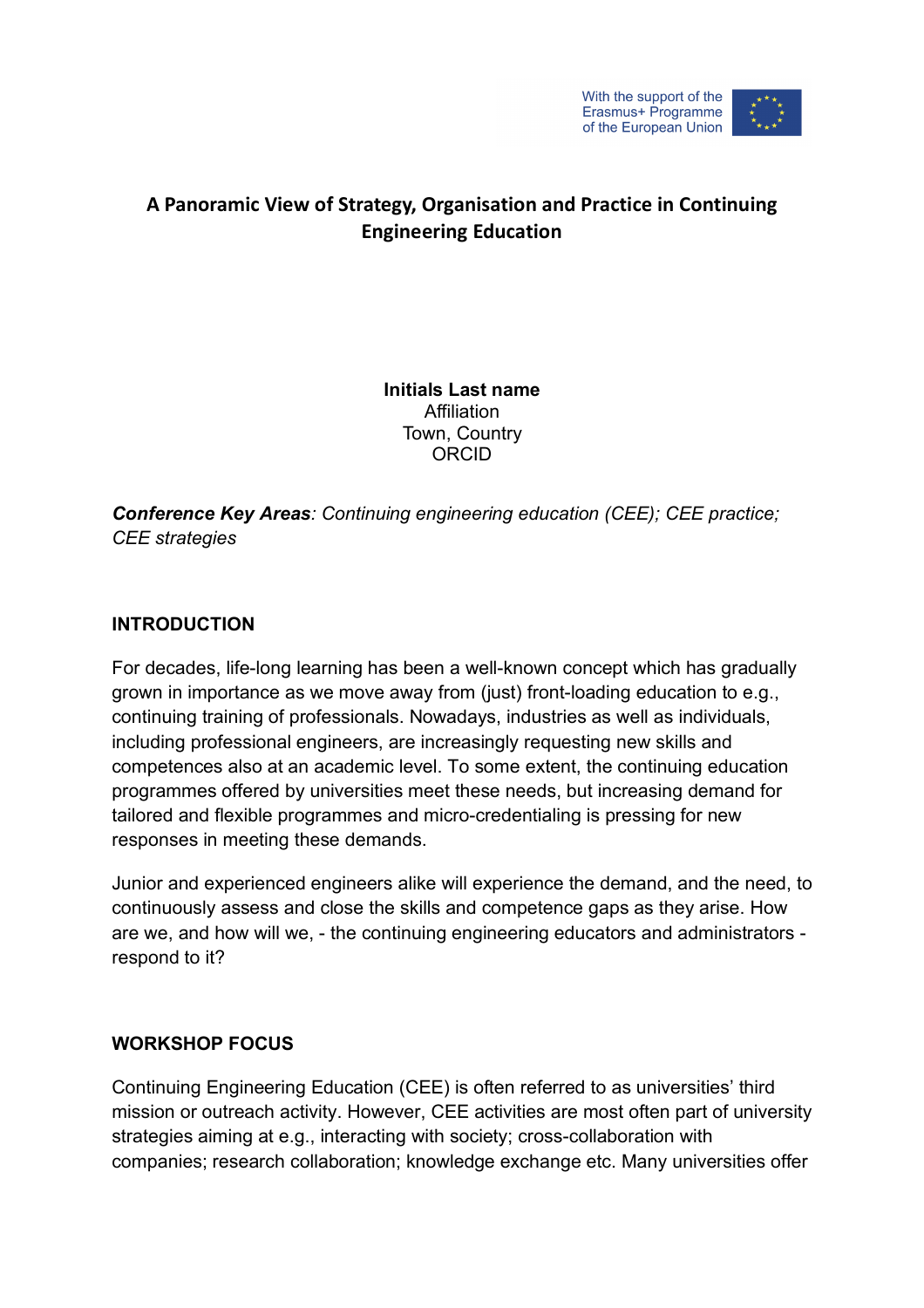



CEE programmes, but the programmes offered differ greatly, and in general, collaboration with public and private companies is a relatively new and limited 'business' for most universities. In recent years, however, new methods and paradigms for continuing education (knowledge flow) have been developing at European universities. These are initiated by EU and national programmes, and aim at upgrading the workforce e.g., to meet the skills and competence requirements derived from the SDGs and Industry 4.0.

This workshop is based on research conducted in a Strategic Partnership funded by the Erasmus+ programme. The project 'STEM skills and competences for the new generation of Nordic engineers' (Nordic engineers) in the period 2018 to 2021[1].

As part of the study, Nordic engineers conducted a mapping of the activities within CEE at Scandinavian universities - this was based on data from 10 different technical universities in the five Scandinavian countries. The study aimed at mapping the strategies and current practices of CEE, and also on identifying trends in crosscollaboration and new paradigms for knowledge flow between universities, industries and professional engineers.

With inspiration from the Nordic engineers, this workshop will facilitate the participants in conceptualizing and sharing their knowledge of CEE and will contribute to building a strong community in the SEFI SIG for CEE and LLL [2].

## **DURING THE WORKSHOP**

This workshop aims to gather researchers, administrators and practitioners in the field of continuing engineering education and lifelong learning to brainstorm on several paths for the future practice, organization and strategies of CEE.

The 60-minute workshop will be divided into six sections:

- 1. Presentation of the current situation of CEE in a Scandinavian context.
- 2. Brainstorming discussions in groups and the conceptualization of CEE
- 3. Scouting and presentation on concept mapping
- 4. Knowledge sharing session in groups on CEE practice and CEE strategies
- 5. Presentation by each group
- 6. A list of work to be done by the participants, as the workshop outcomes are summarized.

## **AFTER THE WORKSHOP**